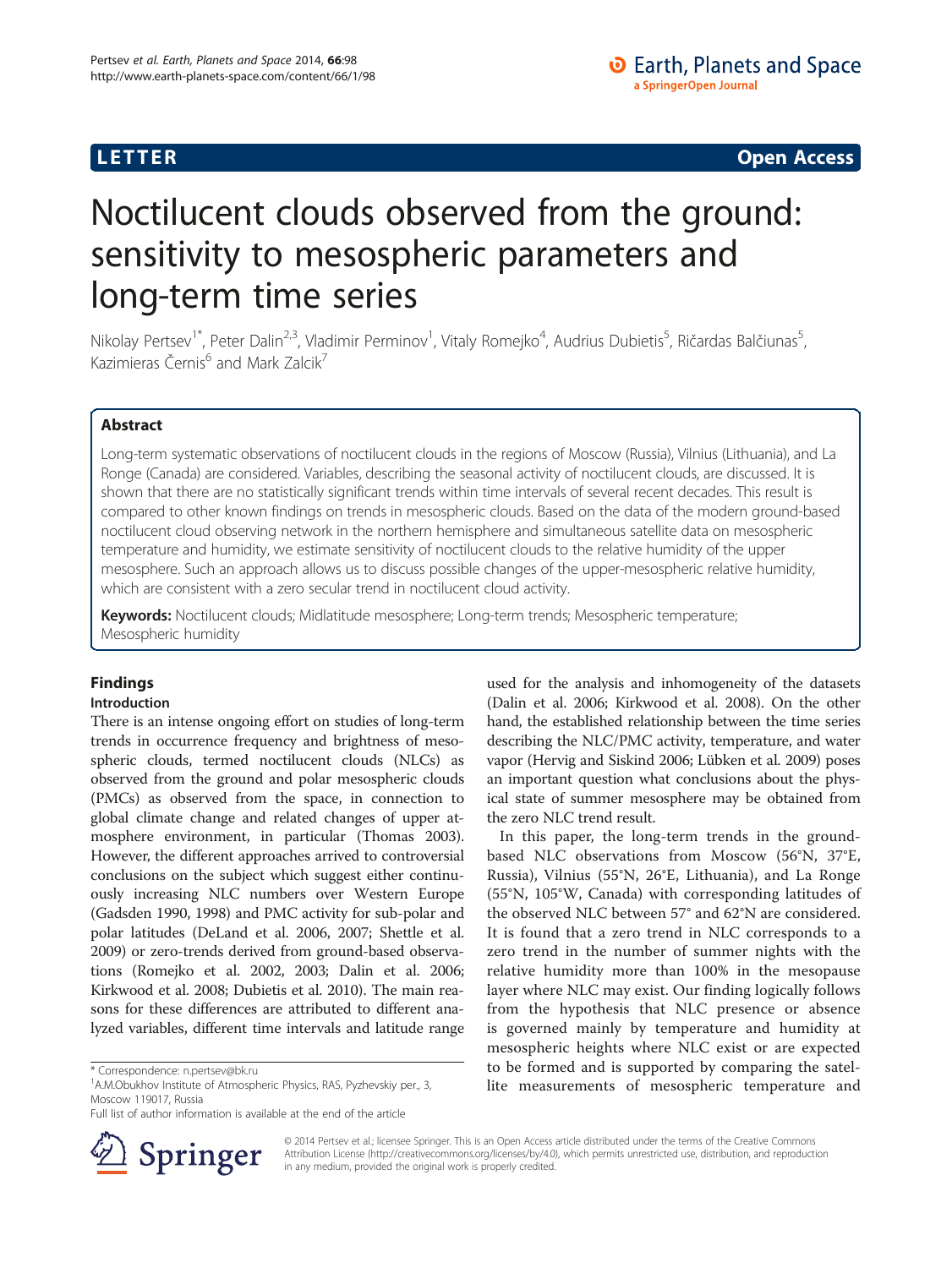<span id="page-1-0"></span>humidity and the data of international ground-based network of automated NLC cameras (Dalin et al. [2011](#page-7-0)).

# Long-term ground-based NLC observations: variables, time series, trends

The methodology and data sets of ground-based NLC observations in Moscow (Russia), Vilnius (Lithuania), and La Ronge (Canada) are outlined in papers by Romejko et al. ([2002\)](#page-7-0), Romejko et al. ([2003](#page-7-0)), Dubietis et al. [\(2010\)](#page-7-0), Dubietis et al. [\(2011](#page-7-0)), and Zalcik et al. ([2014](#page-8-0)). All three databases were published and discussed previously but never were considered together. It is important that in the present study, all three databases were updated up to the last observational season of 2013. The technique of NLC observations is about the same in all the databases. To consider year-to-year variability of NLC activity according to ground-based NLC observations, we use several variables and study the corresponding time series within the same year period. For every summer season, the following parameters are determined: the number of nights with NLC displays, the NLC brightness accumulated for the whole season, and the number of clear and semiclear weather nights. The latter is of paramount importance since the NLC activity

from ground-based observations is strongly biased by local tropospheric conditions. Also, as will be demonstrated below, the number of clear weather nights is a robust normalizing factor, when considering data sets with a different length of observational period.

Figure 1a demonstrates the number of NLC displays as observed from Moscow for 1990 to 2013. In general, the NLC activity anti-correlates (with a small possible lag) with the solar cycle (the maximum of the NLC activity coincides with the minimum of the solar activity) since amount of water molecules in the mesosphere is controlled by the UV solar flux  $(H<sub>2</sub>O)$  molecules photodissociate due to Ly alpha flux). Besides, there is a solar cycle influence on the mesospheric temperature (Beig et al. [2008](#page-7-0)). Therefore, we consider separately the effects due to long-term variations in time and influence of the solar cycle by applying a 2-D linear regression model (Figure 1b):

$$
Y = b_1 \cdot (\text{time-}T_s) + b_2 \cdot \text{Ly}_\alpha + b_3, \tag{1}
$$

where  $b_1$  and  $b_2$  are the regression coefficients for the time trend and for the solar Ly alpha flux (averaged for June to July of each year), respectively,  $b_3$  is the constant,



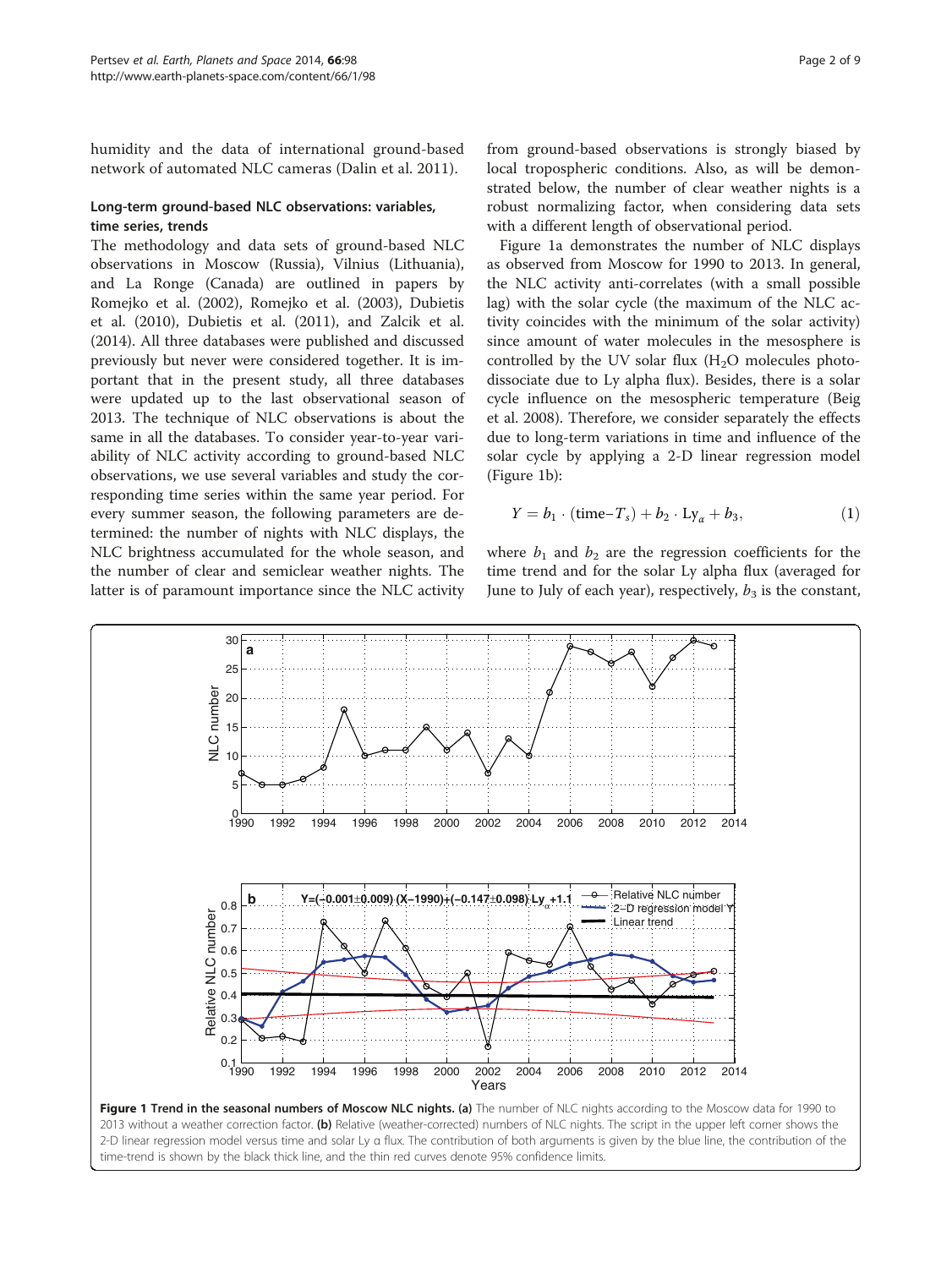<span id="page-2-0"></span>and  $T<sub>s</sub>$  is the start year of the time series. The solar Ly alpha flux has been analyzed by means of satellite data via Composite Solar Lyman-alpha [\(2007\)](#page-7-0). In Equation [1](#page-1-0), the Ly alpha flux component includes a potential phase lag relative to the NLC cycle, which is defined by a standard cross-correlation analysis between two periodical processes. The 2-D linear regression model is indicated by the blue curve, and the long-term trend (after subtraction of the solar component) is shown by the black thick line. The red curves show a 95% confidence interval for the long-term trend.

Figure [1](#page-1-0)a shows a significant increase in the NLC occurrence number since 2005. This is due to applying digital cameras ('digital era') in NLC observations, thus allowing us to conduct observations for a much longer (2.5 months) period of time compared to the previous 'visual era' (about 1 month) before 2005. At the same time, there is a robust way to compare the 'visual' and 'digital' era, namely, by considering the number of clear and semiclear weather nights in each observational season. If we normalize the NLC occurrence number by the number of clear and semiclear weather nights, we obtain weather-corrected relative NLC numbers for the entire time period, as shown in Figure [1](#page-1-0)b. The above mentioned 2-D regression analysis has been applied to the normalized or relative NLC occurrence number. One can see there is a slight negative trend which lacks statistical significance. One should note that we keep exactly the same local times (23:00 to 04:00) both for the visual and digital era, a great advantage of our ground-based NLC observations. Thus, there is no bias due to the local time changing. Figure 2a illustrates the time series of the Moscow NLC brightness for 1990 to 2013. One can see a similar pronounced feature, increased NLC brightness from the digital era of 2005. The relative NLC brightness (normalized by the number of clear and semiclear weather nights) is shown in Figure 2b, for which the same multiple regression analysis was applied. In agreement with the above finding for the NLC occurrence number, there is no statistically significant trend in the relative NLC brightness for more than two decades.

Very similar results for the relative NLC numbers after a weather correction were obtained for Lithuanian (Vilnius) and Canadian (La Ronge) data (Figures [3](#page-3-0) and [4\)](#page-3-0). A slightly positive statistically insignificant trend is derived for Lithuanian data, and a nearly zero trend for Canadian data. All the regression coefficients and their 95% confidence levels as well as phase lag vs. Ly alpha flux are summarized in



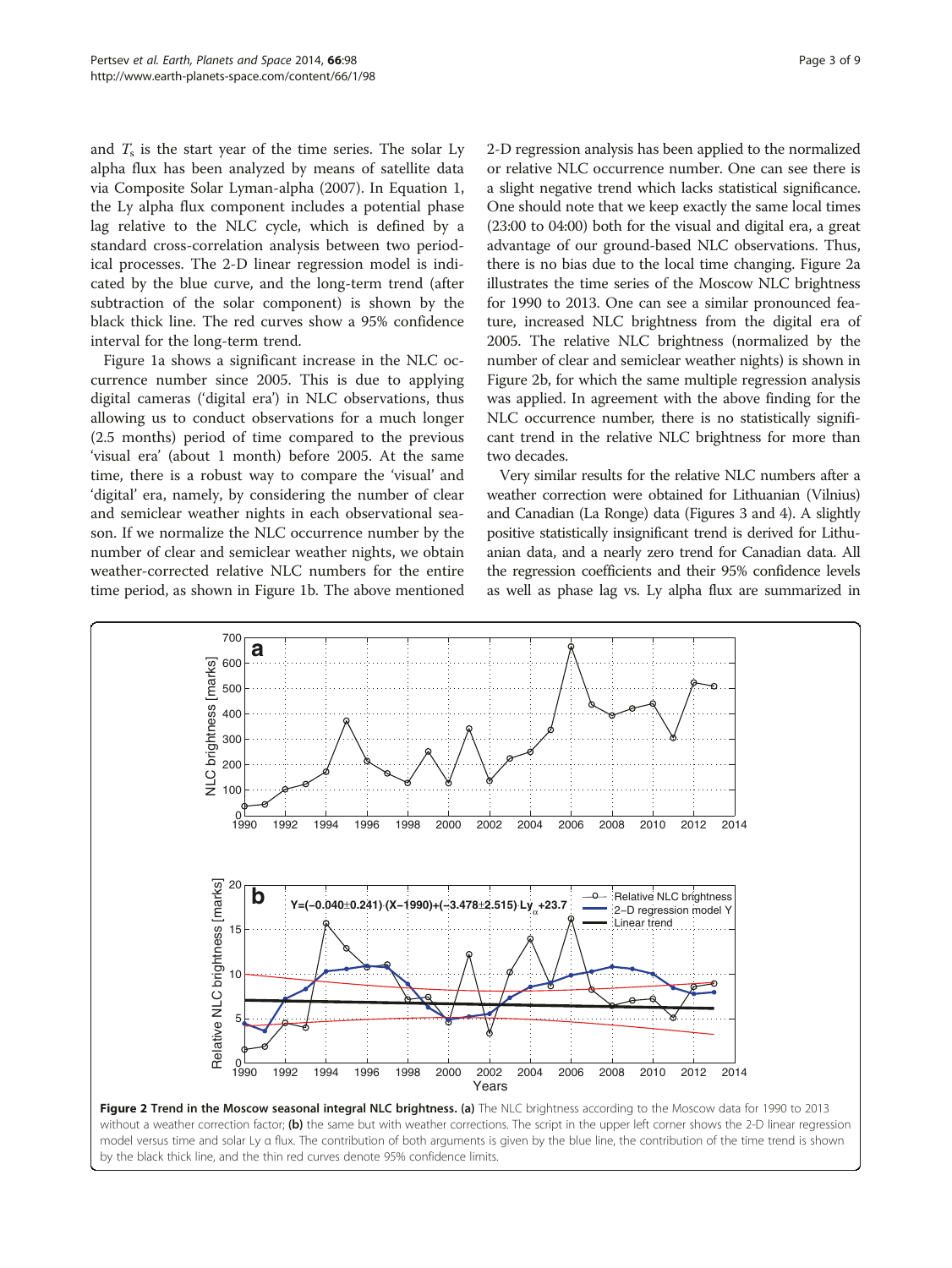<span id="page-3-0"></span>![](_page_3_Figure_2.jpeg)

![](_page_3_Figure_3.jpeg)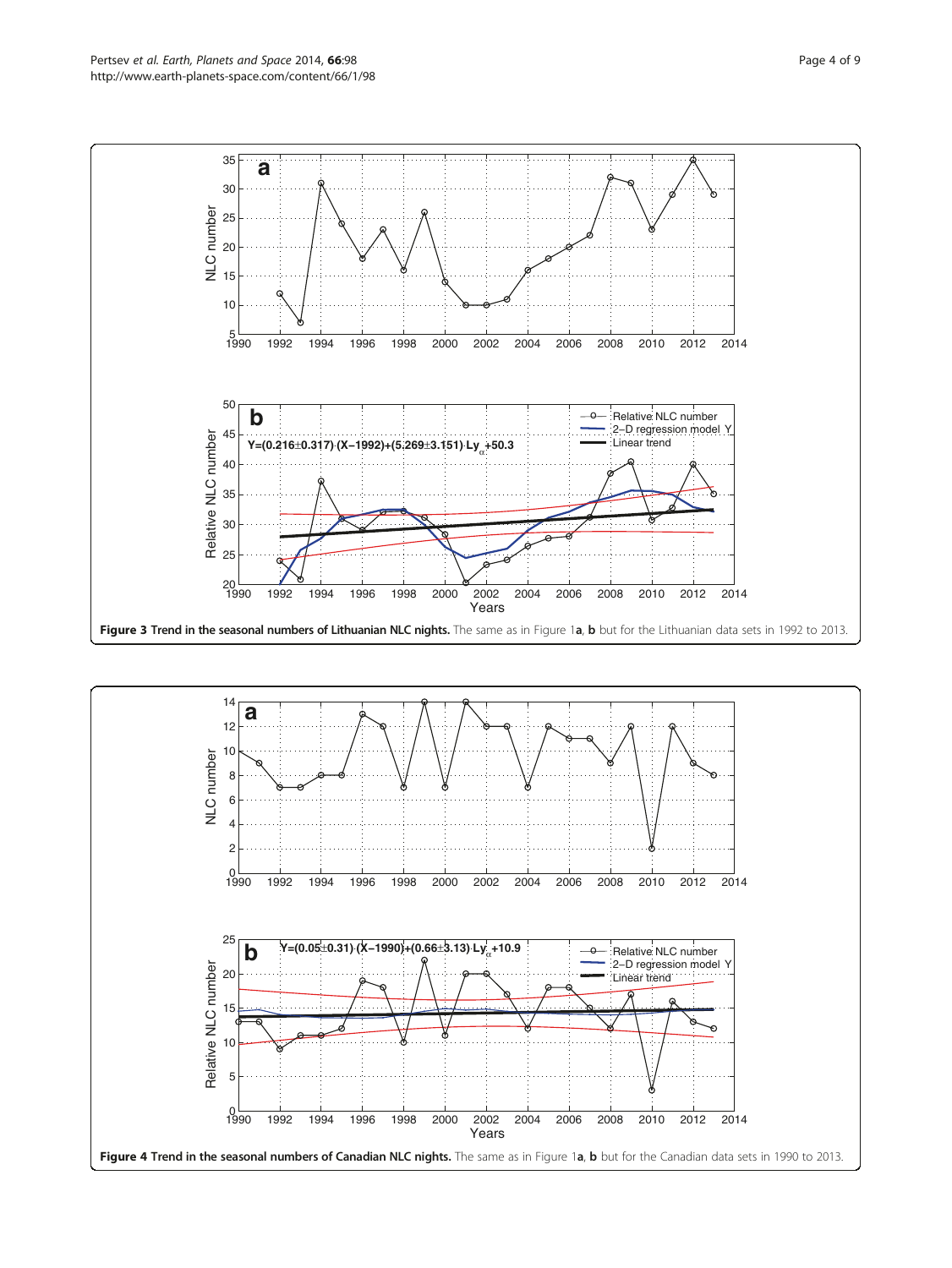Table 1. Moscow and Lithuanian data have the statistically significant regression with Ly alpha flux and show the lag 0 to 1 year (over the anti-correlation) which is consistent with 0.8 years lag according to HALOE PMC extinction for 65 to 70°N (Hervig and Siskind [2006\)](#page-7-0). Different scales for the relative NLC number in Figures [1](#page-1-0)b, [3](#page-3-0)b, and [4](#page-3-0)b are caused by different approaches taking into account tropospheric cloudiness as described in detail by Romejko et al. [\(2003](#page-7-0)) for the Moscow data, Dubietis et al. [\(2010](#page-7-0)) for the Lithuanian data, and Zalcik et al. [\(2014](#page-8-0)) for the Canadian data. Nevertheless, in all cases, within the considered time period (1990 to 2013), there was no statistically significant trend in both the weather-corrected NLC number over a season and the weather-corrected NLC brightness. A similar conclusion was derived by Dalin et al. ([2006\)](#page-7-0) for Moscow time series (1962 to 2005) and Moscow and Danish time series (1983 to 2005).

# Trends in PMC and NLC

As suggested by Dalin and Pertsev ([2011b\)](#page-7-0), the alleged contradiction noted by many researchers, between the positive trend in PMC occurrence frequency (Shettle et al. [2009\)](#page-8-0) and zero trend in NLC occurrence frequency, is reduced to a great extent when considering the same time intervals and the same latitude range (50 to 64°N) for PMC (Shettle et al. [2009\)](#page-8-0) and for NLC data sets. Recently, the PMC time series obtained through the solar backscattered ultraviolet (SBUV) space-borne measurements were refined by DeLand and Thomas [\(2014\)](#page-7-0), using a different setting for the PMC detection threshold (see the paper for details). The updated PMC trends are shown in Figure [5](#page-5-0) for the same year range (1990 to 2013) as in Figures [1](#page-1-0), [2](#page-2-0), [3,](#page-3-0) and [4](#page-3-0). The derived trends both in the PMC occurrence frequency and PMC albedo for 50 to 64°N are about zero (or even slightly negative, in contrast to previously published results (DeLand et al. [2006, 2007](#page-7-0); Shettle et al. [2009\)](#page-8-0) and statistically insignificant. Thus, the dispute regarding the disagreement between the mid-latitude PMC and NLC long-term trends should be put to rest.

# Sensitivity of NLC to temperature and humidity of the upper mesosphere

Simultaneous satellite measurements of mesospheric temperature and humidity and the NLC occurrence frequency and brightness estimates from ground-based observations give an opportunity to study the NLC sensitivity to temperature and humidity of the summer mesopause. The first investigation in pursuing this relationship was carried out (Dalin et al. [2011\)](#page-7-0) based on the data of the network of automated digital cameras (for 2007 and 2008, at six sites located at approximately 56°N around the globe) and MLS temperature and humidity measurements made from the Aura satellite closest to those individual sites (by longitude and time at the latitude 60°N and baric height of 0.46 Pa). The Aura/MLS temperature product and its validation are described in detail by Schwartz et al. [\(2008](#page-7-0)), and the validation of water vapor data is given by Lambert et al. ([2007\)](#page-7-0). Here, we combine the data from all the six sites for the two summer seasons; the result of this joint analysis is illustrated in Figure [6.](#page-5-0) The abscissa values represent the relative humidity, which was calculated from the Clausius-Clapeyron equation adopted from Gadsden and Schröder [\(1989](#page-7-0)) through the temperature and water vapor mixing ratio derived from MLS measurements. Due to small variations in the water vapor mixing ratio, the dependence of the relative humidity on temperature exhibits a power function (as seen in the semi-log plot). Figure [6](#page-5-0) shows that the vast majority of NLC events correspond to temperature lower than 147 K and/or relative humidity greater or equal than 100%. The preferential choice should be probably given to the relative humidity as far as it is invariant to the mixing ratio. Figure [6](#page-5-0) also demonstrates that there were several NLC cases coinciding with MLS relative humidity as small as 20 to 40%. On the other hand, there were some cases of NLC absence when the MLS instrument measured a strong supersaturation of 1,000 to 10,000%. Both situations should be caused by a large difference in relative humidity between the original region of the NLC

| Table 1 Two-dimensional regression analysis: coefficients for Equation 1 |  |  |  |
|--------------------------------------------------------------------------|--|--|--|
|                                                                          |  |  |  |

| Year range   | $b_1$ number/year | $b_2$ number/Lya | $b_{3}$       | Lag (years) |
|--------------|-------------------|------------------|---------------|-------------|
| 1990 to 2013 | $-0.001 + 0.009$  | $-0.15 + 0.10$   | $1.1 + 0.5$   | 0           |
| 1990 to 2013 | $-0.040 + 0.241$  | $-3.48 + 2.52$   | $23.7 + 12.4$ | 0           |
| 1992 to 2013 | $0.216 + 0.317$   | $-5.27 + 3.15$   | $50.3 + 15.0$ |             |
| 1990 to 2013 | $0.048 + 0.310$   | $0.66 + 3.13$    | $10.9 + 15.5$ |             |
| 1990 to 2013 | $-0.030 + 0.035$  | $-0.68 + 0.36$   | $5.0 + 1.8$   | 0           |
| 1990 to 2013 | $-0.009 + 0.031$  | $-0.13 + 0.28$   | $5.9 + 1.5$   |             |
|              |                   |                  |               |             |

The table contains the results of ground-based NLC observations and of the space-borne PMC measurements at 50 to 64°N (the latter are consistent with DeLand and Thomas [\(2014](#page-7-0)) and are provided by M. DeLand). Lag equal to 0 means that the NLC/PMC cycle is exactly in the anti-correlation with the solar cycle, while positive lag means that the maximum of NLC/PMC is delayed with respect to minimum of Ly alpha flux.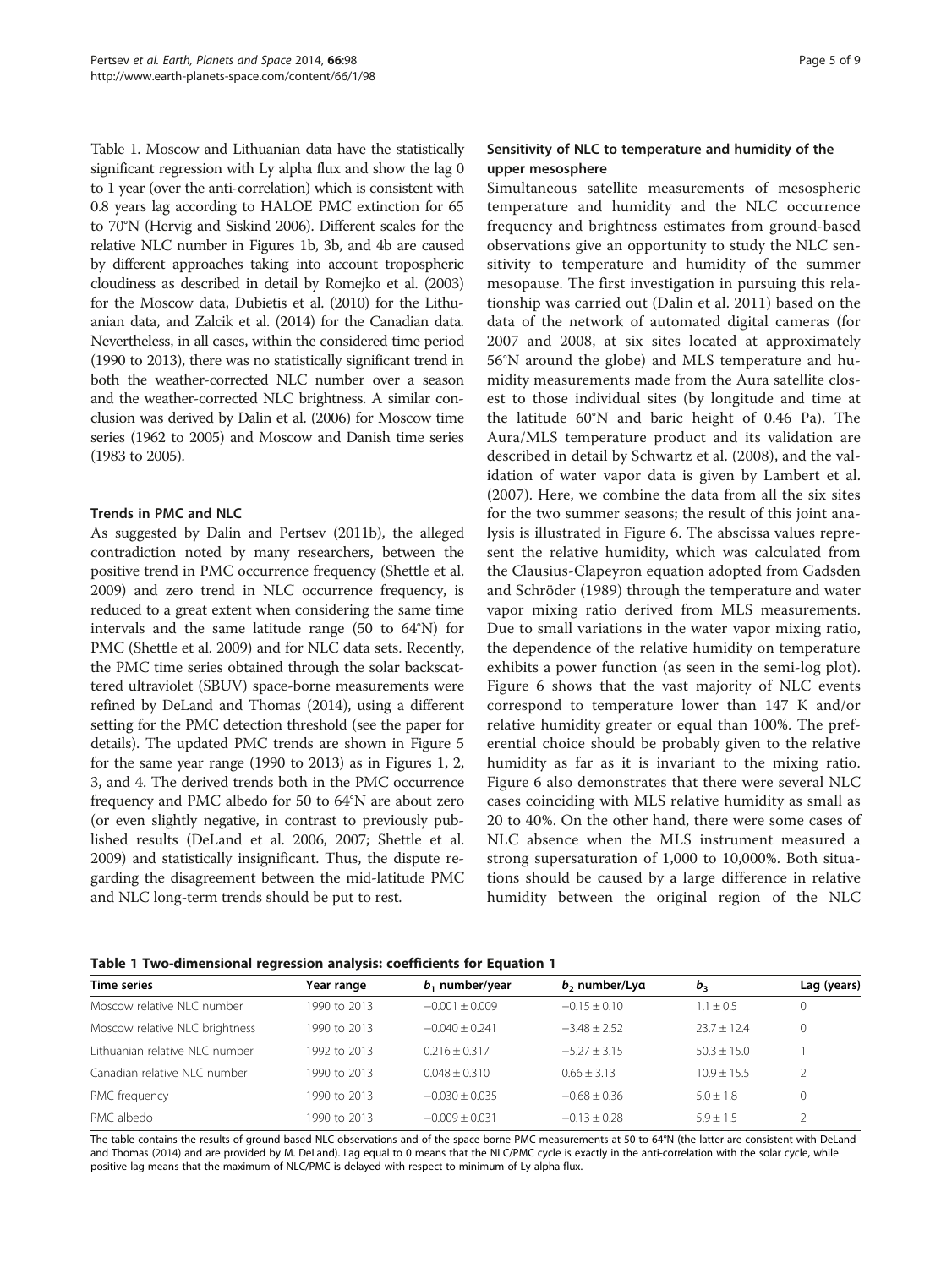<span id="page-5-0"></span>![](_page_5_Figure_2.jpeg)

![](_page_5_Figure_3.jpeg)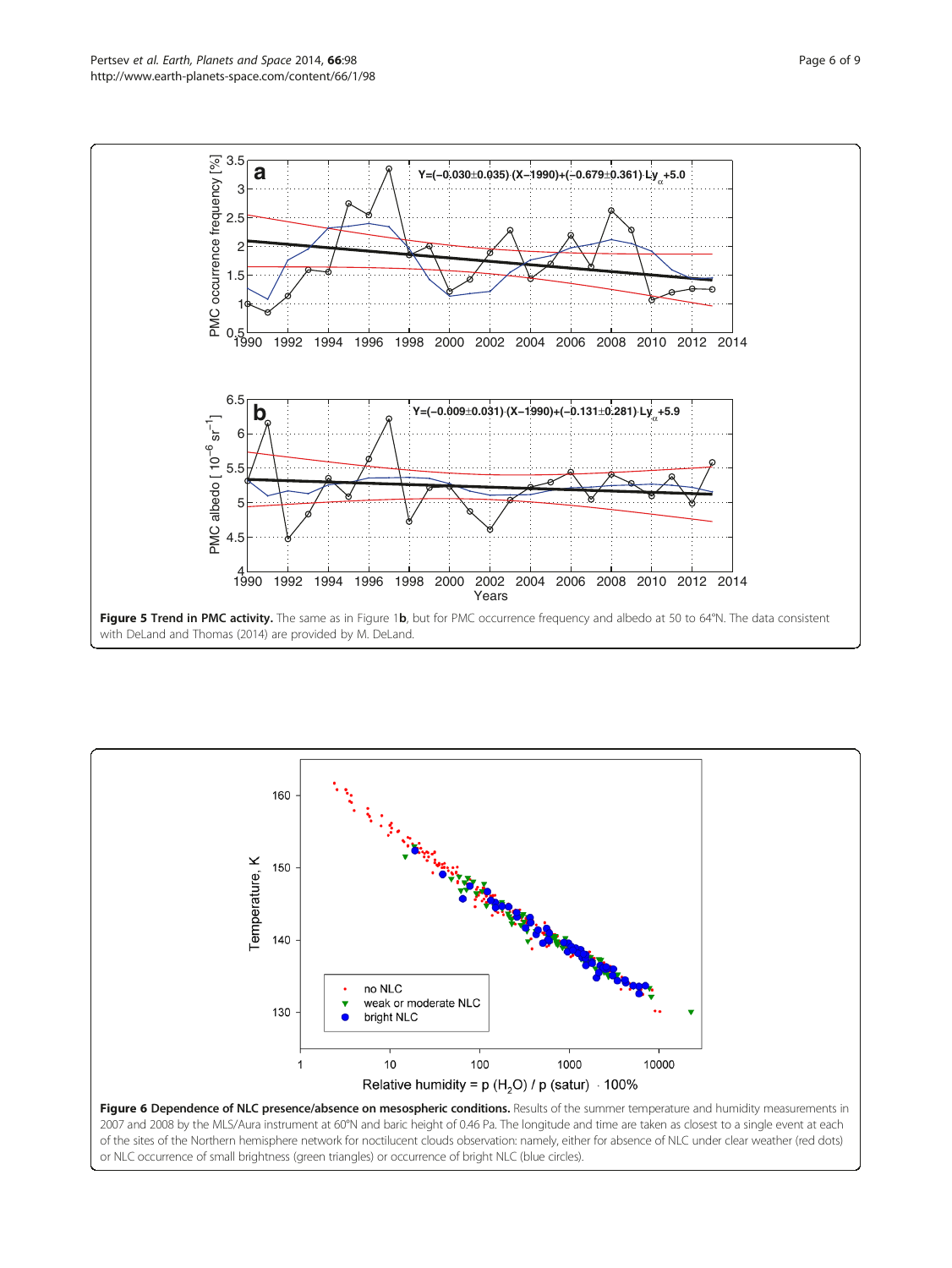formation and the region being observed and/or by the limb viewing geometry of the MLS instrument with a line-of-sight horizontal resolution of several hundreds of kilometers. Besides, spatial variations (due to largescale gravity waves with wavelengths of more than 300 km) in the relative humidity may also play a certain role. A warm phase of a gravity wave (might be up to 20 K) could meet a mesospheric cloud, producing a gradual increase (during several hours) of the air temperature and hence decreasing the relative humidity of the air. However, ice particles should not immediately sublimate due to this process. Gadsden and Schröder ([1989](#page-7-0)) have demonstrated that it takes, on average, 1–2 h to completely sublimate an ice particle of initial radius of 100 nm in the summer mesopause environment. Thus, it is possible to observe NLC/PMC under the relative humidity of less than 100% for a certain time interval up to 2 h. Along this line, Rong et al. ([2012\)](#page-7-0) have discussed that 'the clouds are ubiquitous and exist at locations where the temperature is warmer than the frost point.'

Additional convincing evidence of mesospheric clouds' sensitivity to the relative humidity has been given by Rong et al. [\(2012\)](#page-7-0). According to their results based on satellite measurements at 65 to 85°N around the summer mesopause, there is fairly high correlation (for the sufficiently bright clouds at least) between the cloud ice mass densities observed and ones calculated from the cloud model suggesting the cloud ice mass density is proportional to the difference between water vapor pressure and the one for the saturated vapor.

# Zero trend in NLC and derived conclusions about the physical state of the summer mesosphere

The aforementioned results on sensitivity of mesospheric clouds to the surrounding air temperature and humidity yield, with some reservations, a tentative hypothesis that the NLC presence or absence at approximately 60°N is controlled mainly by temperature and humidity of the surrounding air. Therefore, a zero trend in the number of NLC suggests a zero trend in the number of summer nights with relative humidity more or equal to 100%, at least for the year range considered. The complete NLC absence before 1885 (Gadsden and Schröder [1989](#page-7-0); Dalin et al. [2012\)](#page-7-0) corresponds to another climate condition of the summer mesosphere, that is, the relative humidity lower than 100% in the entire NLC environment. It might be due to either much higher summer mesosphere temperatures or a much lower water vapor mixing ratio, shifting substantially downward the temperature - relative humidity dependence in Figure [6](#page-5-0). Thus, the approach based on the NLC sensitivity to the relative humidity agrees with the idea of Thomas et al. [\(1989\)](#page-8-0): '…before 1885 there was insufficient water vapor routinely available at the mesopause to form visible clouds.' Moreover, since there are no statistically significant long-term trends in both the Moscow NLC brightness and satellite PMC brightness at midlatitudes, one can draw a conclusion regarding a zero long-term trend in the amount of water vapor in the summer mesopause, since NLC/PMC brightness is very sensitive to the  $H_2O$  concentration, with the power index varied between 4 and 8, depending on model parameters (Thomas et al. [1989\)](#page-8-0).

One can estimate uncertainties in the water vapor long-term trend based on our brightness trend uncertainties. The Moscow NLC brightness trend was estimated as −0.4 ± 2.4 for a 10-year time interval. In other words, the Moscow NLC brightness trend should increase by 6 times  $(2.4/0.4 = 6)$  for 10 years to be statistically significant. If we take the power index varied between 4 and 8 by Thomas et al. ([1989\)](#page-8-0), we arrive at changes in the  $H<sub>2</sub>O$  concentration as between 1.6 and 1.3 times, respectively. If we take the power index varied between 2 and 3 by Lübken et al. ([2007](#page-7-0)), we arrive at changes in the  $H<sub>2</sub>O$  concentration as between 2.5 and 1.8 times, respectively. The both estimates are huge for a 10-year time interval and would be clearly detected by current satellite measurements at mid-latitudes, but this is not the case. However, estimations given above are based on the suggestion of a zero trend in temperature of the summer mesopause. In this situation, a nearly zero trend in the NLC/PMC brightness at mid-latitude should indicate on a nearly zero trend in the amount of water vapor of the summer mesopause to keep the relative humidity unchanged. Generally, the both trends in temperature and water mixing ratio should be either statistically insignificant or of the same sign, otherwise the number of nights with 100% relative humidity and NLC brightness would not show a nearly zero trend.

## **Summary**

- 1. According to the regular noctilucent cloud observations near Moscow, Russia (56°N, 36°E), Vilnius, Lithuania (55°N, 26°E), and La Ronge, Canada (55°N, 105°W), during the period 1990 or 1992 to 2013, there is no statistically significant trend in either the NLC occurrence frequency nor in the NLC brightness when a weather correction to the NLC data is applied.
- 2. A comparison of long-term trends by satellite PMC observations and ground-based NLC observations reveals no substantial differences during the same year range at mid-latitudes.
- 3. A joint analysis of ground-based NLC observations and Aura satellite temperature and humidity measurements near the locations of NLC shows that the vast majority of observed noctilucent clouds correspond to the condition of saturated or supersaturated water vapor.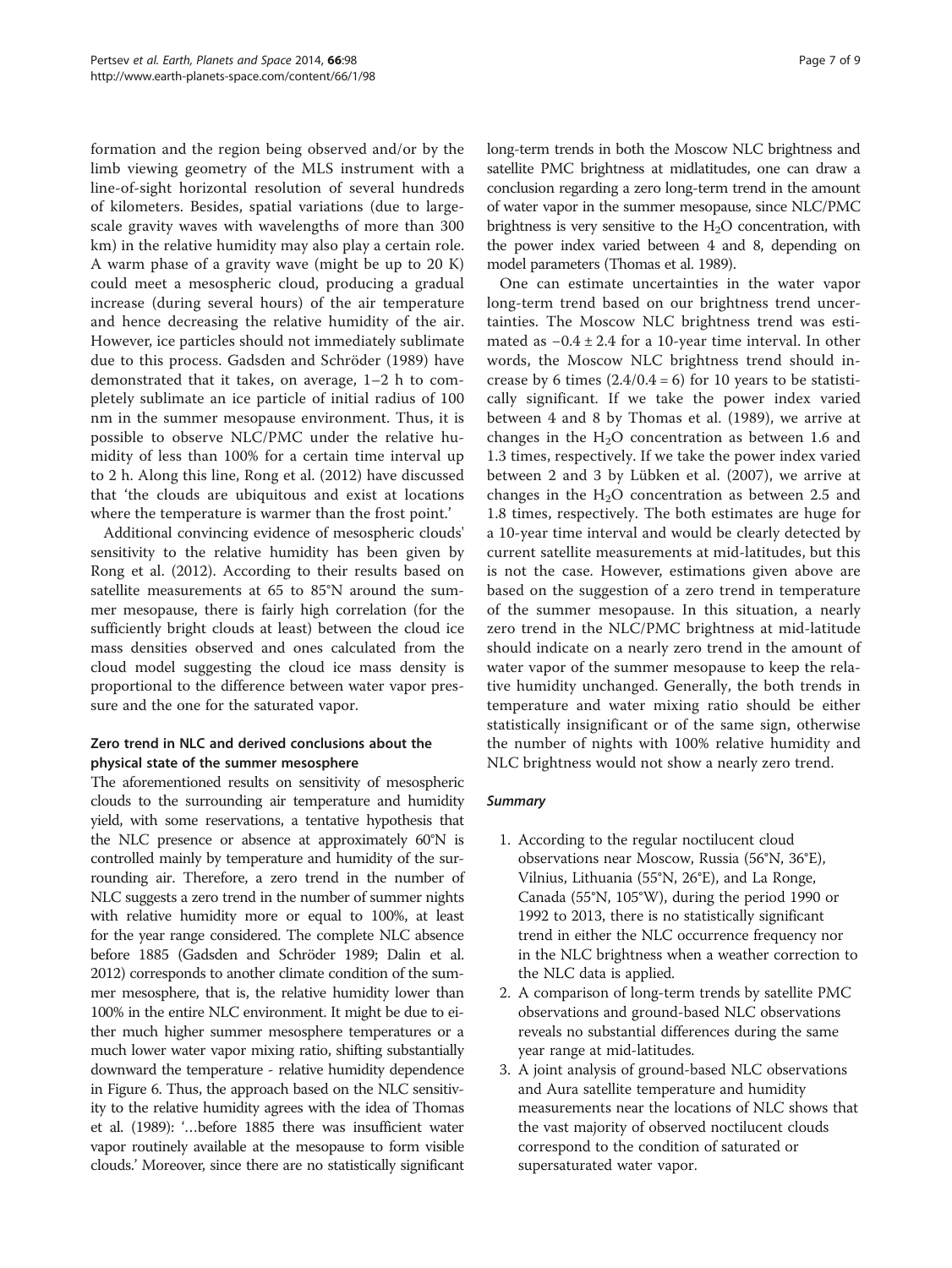- <span id="page-7-0"></span>4. The hypothesis of temperature and humidity controlling the NLC occurrence, supported by the previous point of the summary, suggests a zero trend in a number of the summer nights with saturated or supersaturated water vapor pressure in the upper mesosphere.
- 5. Nearly zero long-term trends in both the Moscow NLC and satellite PMC brightness at mid-latitudes suggest trends in upper mesospheric temperature and water mixing ratio that are either both statistically insignificant or of the same sign at the considered time interval (1990 to 2013) and latitude range 57 to 62°N.

#### Abbreviations

NLC: noctilucent clouds; PMC: polar mesosphere clouds; SBUV: solar backscattered ultraviolet radiation.

#### Competing interests

The authors declare that they have no competing interests.

#### Authors' contributions

NP formulated and checked statistically one of the main ideas of the manuscript (about the relative humidity threshold for NLC) and drafted a large part of the manuscript. PD carried out statistical calculations for Moscow database and PMC and prepared main final illustrations. VP participated in the first-level data analysis for Moscow database after 2005 and helped to draft a manuscript and to prepare its final version. VR carried out the first-level data analysis for Moscow database before 2005 and participated in coordination. AD carried out most of the Lithuanian data related part of work and suggested substantial improvements in the first version of the manuscript. RB participated in the first-level data analysis and the design of results for Lithuanian database. KČ carried out the weather correction of the relative NLC numbers for the Lithuanian database. MZ carried out the Canadian data-related part of work and helped with the final version of the manuscript. All authors read and approved the final manuscript.

#### Acknowledgements

We are grateful to Matthew DeLand for providing us with the SBUV PMC data at mid-latitudes for 1990 to 2013. Thanks to the staff at the La Ronge Saskatchewan flight service station for their enthusiastic voluntary observing efforts since 1988. Thanks to all people participating in the Moscow NLC observing program in 1990 to 2013. The authors thank also Peter Völger, Evgenia Belova, Sheila Kirkwood, and Uwe Raffalski for the very useful comments and discussion during the manuscript preparation. The paper benefited from constructive comments and suggestions made by two anonymous reviewers.

#### Author details

<sup>1</sup> A.M.Obukhov Institute of Atmospheric Physics, RAS, Pyzhevskiy per., 3, Moscow 119017, Russia. <sup>2</sup>Swedish Institute of Space Physics, Box 812, Kiruna SE-981 28, Sweden. <sup>3</sup>Space Research Institute, Profsoyuznaya st. 84/32, Moscow 117997, Russia. <sup>4</sup>The Moscow Association for NLC research, Kosygina st., 17, Moscow 119334, Russia. <sup>5</sup>Department of Quantum Electronics, Vilnius University, Sauletekio Ave. 9, Building 3, Vilnius LT-10222, Lithuania. <sup>6</sup>Institute of Theoretical Physics and Astronomy, Vilnius University, A. Gostauto 12, Vilnius LT-01108, Lithuania. <sup>7</sup>NLC CAN AM, #7 14130 80 Street, Edmonton, AB T5C 1 L6, Canada.

### Received: 29 March 2014 Accepted: 16 August 2014 Published: 26 August 2014

#### References

Beig G, Scheer J, Mlynczak MG, Kekhut P (2008) Overview of the temperature response in the mesosphere and lower thermosphere to solar activity. Rev Geoph 46:RG3002, doi:10.1029/2007RG000236.

- Composite Solar Lyman-alpha (2007) LISIRD. [http://lasp.colorado.edu/lisird/tss/](http://lasp.colorado.edu/lisird/tss/composite_lyman_alpha.html) [composite\\_lyman\\_alpha.html](http://lasp.colorado.edu/lisird/tss/composite_lyman_alpha.html). Accessed 29 Oct 2007
- Dalin P, Kirkwood S, Andersen H, Hansen O, Pertsev N, Romejko V (2006) Comparison of long-term Moscow and Danish NLC observations: statistical results. Ann Geophys 24:2841–2849
- Dalin P, Pertsev N, Dubietis A, Zalcik M, Zadorozhny A, Connors M, Schofield I, McEwan T, McEachran I, Frandsen S, Hansen O, Andersen H, Sukhodoev V, Perminov V, Balčiunas R, Romejko V (2011) A comparison between groundbased observations of noctilucent clouds and Aura satellite data. J Atmos Sol- Terr Phys 73:2097–2109
- Dalin P, Pertsev N (2011b) Additional notes about NLC long-term behavior according to visual observations. In: Project 3 PMC/NLC altitude, frequency and brightness changes related to changes in dynamics and chemical composition., http://www.cawses.org/wiki/index.php/Project\_3\_PMC/NLC\_altitude,\_frequency [and\\_brightness\\_changes\\_related\\_to\\_changes\\_in\\_dynamics\\_and\\_chemical\\_](http://www.cawses.org/wiki/index.php/Project_3_PMC/NLC_altitude,_frequency_and_brightness_changes_related_to_changes_in_dynamics_and_chemical_composition) [composition.](http://www.cawses.org/wiki/index.php/Project_3_PMC/NLC_altitude,_frequency_and_brightness_changes_related_to_changes_in_dynamics_and_chemical_composition) Accessed 23 Mar 2011
- Dalin P, Pertsev N, Romejko V (2012) Notes on historical aspects on the earliest known observations of noctilucent clouds. Hist Geo Space Sci 3:87–97
- DeLand MT, Shettle EP, Thomas GE, Olivero JJ (2006) A quarter-century of satellite polar mesospheric cloud observations. J Atmos Sol- Terr Phys 68:9–29
- DeLand MT, Shettle EP, Thomas GE, Olivero JJ (2007) Latitude-dependent longterm variations in polar mesospheric clouds from SBUV version 3 PMC data. J Geophys Res 112, D10315, doi:10.1029/2006JD007857.
- DeLand MT, Thomas GE (2014) Updated PMC trends derived from SBUV data. J Geophys Res in press
- Dubietis A, Dalin P, Balčiunas R, Černis K (2010) Observations of noctilucent clouds from Lithuania. J Atmos Sol- Terr Phys 72:1090–1099
- Dubietis A, Dalin P, Balčiunas R, Černis K, Pertsev N, Sukhodoev V, Perminov V, Zalcik M, Zadorozhny A, Connors M, Schofield I, McEwan T, McEachran I, Frandsen S, Hansen O, Andersen H, Grönne J, Melnikov D, Manevich A, Romejko V (2011) Noctilucent clouds: modern ground-based photographic observations by a digital camera network. Appl Opt 50(28):F72–F79, doi:10.1364/AO.50.000F72.
- Gadsden M (1990) A secular change in noctilucent clouds occurrence. J Atmos Terr Phys 52:247–251
- Gadsden M (1998) The North-West Europe data on noctilucent clouds: a survey. J Atmos Sol-Terr Phys 60:1163–1174

Gadsden M, Schröder W (1989) Noctilucent clouds. Springer-Verlag, Berlin

- Hervig M, Siskind D (2006) Decadal and inter-hemispheric variability in polar mesospheric clouds, water vapor and temperature. J Atmos Sol-Terr Phys 68:30–41
- Kirkwood S, Dalin P, Rechou A (2008) Noctilucent clouds observed from the UK and Denmark - trends and variations over 43 years. Ann Geophys 26:1243–1254
- Lambert A, Read WG, Livesey NJ, Santee ML, Manney GL, Froidevaux L, Wu DL, Schwartz MJ, Pumphrey HC, Jimenez C, Nedoluha GE, Cofield RE, Cuddy DT, Daffer WH, Drouin BJ, Fuller RA, Jarnot RF, Knosp BW, Pickett HM, Perun VS, Snyder WV, Stek PC, Thurstans RP, Wagner PA, Waters JW, Jucks KW, Toon GC, Stachnik RA, Bernath PF, Boone CD et al (2007) Validation of the aura microwave limb sounder middle atmosphere water vapor and nitrous oxide measurements. J Geophys Res 112:D24S36, doi:10.1029/2007JD008724.
- Lübken F-J, Rapp M, Strelnikova I (2007) The sensitivity of mesospheric ice layers to atmospheric background temperatures and water vapor. Adv Space Res 40:794–801
- Lübken F-J, Berger U, Baumgarten G (2009) Stratospheric and solar cycle effects on long-term variability of mesospheric ice clouds. J Geophys Res 114, D00I06, doi:10.1029/2009JD012377
- Romejko VA, Pertsev NN, Dalin PA (2002) Long-term observations of noctilucent clouds in Moscow: a database and statistical analysis. Geomagn Aeron 42:670–675
- Romejko VA, Dalin PA, Pertsev NN (2003) Forty years of noctilucent cloud observations near Moscow: database and simple statistics. J Geophys Res 108(D8):8443, doi:10.1029/ 2002JD002364
- Rong PP, Russell JM III, Hervig ME, Bailey SM (2012) The roles of temperature and water vapour at different stages of the polar mesosphere cloud season. J Geophys Res 117, D04208, doi:10.1029/2011JD016464.
- Schwartz MJ, Lambert A, Manney GL, Read WG, Livesey NJ, Froidevaux L, Ao CO, Bernath PF, Boone CD, Cofield RE, Daffer WH, Drouin BJ, Fetzer EJ, Fuller RA, Jarnot RF, Jiang JH, Jiang YB, Knosp BW, Krüger K, Li J-LF, Mlynczak MG, Pawson S, Russell JM III, Santee ML, Snyder WV, Stek PC, Thurstans RP, Tompkins AM, Wagner PA, Walker KA et al (2008) J Geophys Res 113:D15S11, doi:10.1029/2007JD008783.